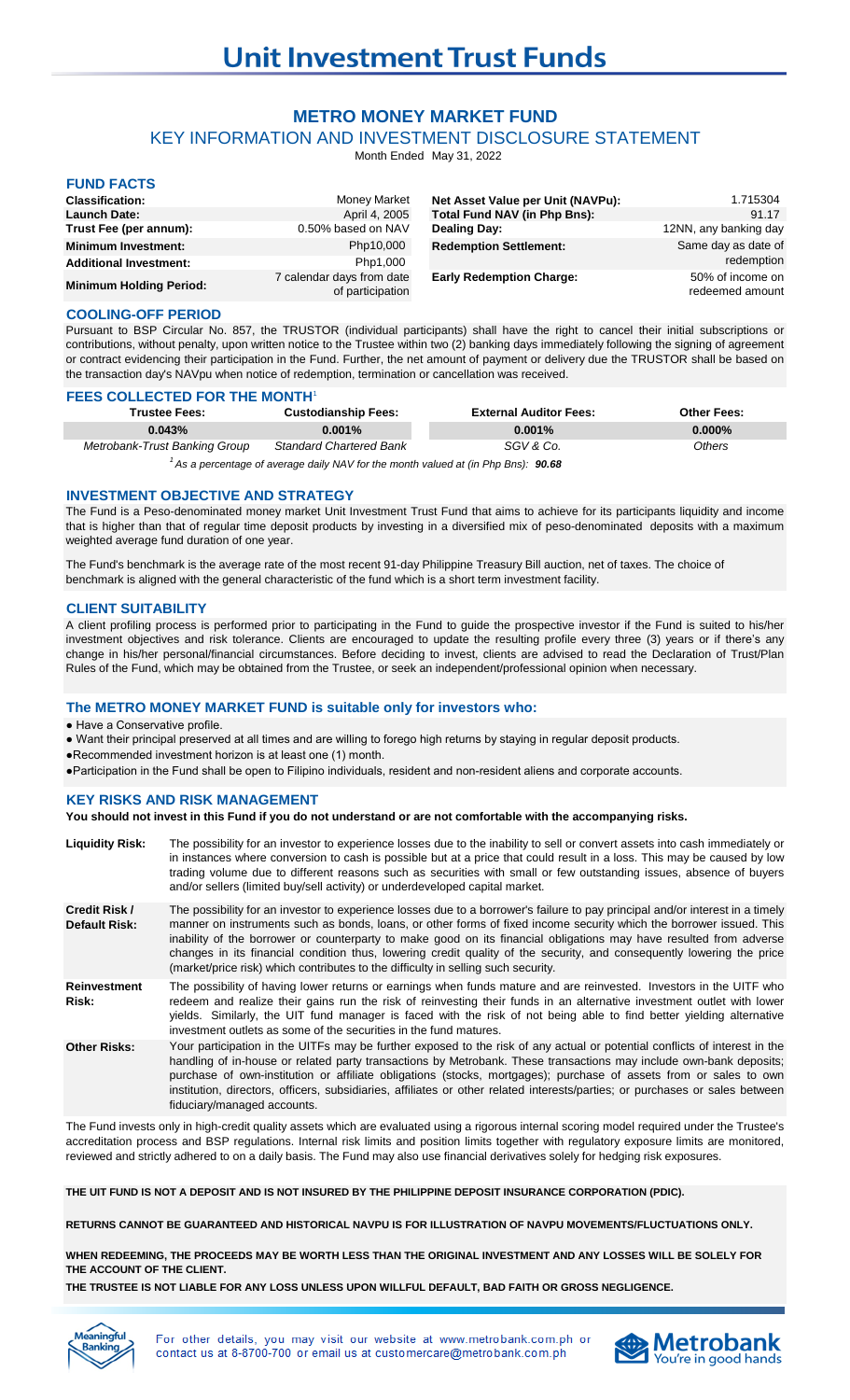# **FUND PERFORMANCE AND STATISTICS as of**

**May 31, 2022**

*(Purely for reference purposes and is not a guarantee of future results)*



| <b>NAVPu GRAPH</b>             |                                                                     | <b>NAVPU OVER THE PAST 12 MONTHS</b> |  |
|--------------------------------|---------------------------------------------------------------------|--------------------------------------|--|
|                                | Highest                                                             | 1.715304                             |  |
|                                | Lowest                                                              | 1.703719                             |  |
| Metro Money Market Fund<br>1.8 | <b>STATISTICS</b><br><b>Weighted Average Duration</b><br>(in years) | 0.14                                 |  |
|                                | Volatility, Past 1 Year (in %) <sup>2</sup>                         | 0.05%                                |  |
| 1.6                            | Sharpe Ratio <sup>3</sup>                                           | $-8.31$                              |  |
|                                | Information Ratio <sup>4</sup>                                      | $-16.24$                             |  |
|                                |                                                                     |                                      |  |

*<sup>2</sup>Volatility measures the degree to which the Fund fluctuates vis-à-vis its average return over a period of time. The lower the number, the more stable the Fund's return is relative to its average return over time. Starting December 2017, computation is based on the annualized standard deviation of monthly returns.* 

*<sup>3</sup>Sharpe Ratio is used to characterize how well the return of a Fund compensates the investor for the level of risk taken. The higher the number, the better.*

*4 Information Ratio measures reward-to-risk efficiency of the portfolio relative to the benchmark. The higher the number, the higher the reward per unit of risk.*

# **CUMULATIVE PERFORMANCE**

|                  | 1 Month   | 3 Months  | <b>6 Months</b> | Year      | 3 Years | 5 Years | <b>Since</b>           |
|------------------|-----------|-----------|-----------------|-----------|---------|---------|------------------------|
|                  |           |           |                 |           |         |         | Inception <sub>6</sub> |
| <b>Fund</b>      | 0.095%    | $0.222\%$ | 0.359%          | ን.680%    | 3.574%  | 8.943%  | 71.530%                |
| <b>Benchmark</b> | $0.099\%$ | $0.270\%$ | $0.458\%$       | $0.901\%$ | 3.062%  | 5.376%  | 41.262%                |

<sup>5</sup>Initial benchmark adopted was the 91-day T-bill. The fund shifted to the 91-day PDST-F as its benchmark beginning June 1, 2007 until the Philippine Special Savings Rate General Average (net of taxes) was put in place on September 1, 2010. The fund changed its *benchmark to average rate of the most recent 91-day Philippine Treasury Bill auction, net of taxes on September 23, 2020.* 

# **PORTFOLIO COMPOSITION** TOP 10 HOLDINGS

| Allocation                                                      | % of Fund |
|-----------------------------------------------------------------|-----------|
| Time Deposits                                                   | 53.07%    |
| Government Securities                                           | 46.94%    |
| Cash                                                            | $0.00\%$  |
| Other Receivables - Net of Liabilities <sup>6</sup>             | $-0.01%$  |
| $^6$ lookides accurad income from investments, resolvables from |           |

| <b>Allocation</b>                                               | % of Fund | <b>Name</b>       | <b>Maturity</b> |
|-----------------------------------------------------------------|-----------|-------------------|-----------------|
| Time Deposits                                                   | 53.07%    | 1. BSPBILL        | 06.21.22        |
| Government Securities                                           | 46.94%    | 2. BSPBILL        | 06.07.22        |
| Cash                                                            | $0.00\%$  | 3 GENSSA LANDBANK | 06.20.22        |
| Other Receivables - Net of Liabilities <sup>6</sup>             | $-0.01%$  | 4. GENTD SECB     | 07.04.22        |
| $^6$ Includes accrued income from investments, receivables from |           | 5. GENTD DBP      | 06.06.22        |
| brokers/counterparties and unpaid expenses.                     |           | 6. BSPBILL        | 06.28.22        |
|                                                                 |           | 7. BSPBILL        | 06.14.22        |
|                                                                 |           | 8. GENTD UNION    | 06.07.22        |
|                                                                 |           | 9. GENTD MBTC     | 06.01.22        |
|                                                                 |           | 10. TD UNION      | 01.12.23        |

## **RELATED PARTY TRANSACTIONS**

| <b>Related Party</b> | <b>Transaction</b>     | <b>Market Value</b><br>(in Php Mns) |
|----------------------|------------------------|-------------------------------------|
| <b>MBTC</b>          | Time Deposit Placement | 2,112.02                            |
|                      |                        |                                     |

*Investments in the said outlets were approved by the Trust Committee. Likewise, all related party transactions are conducted on an arm's length and best execution basis and within established limits.*



For other details, you may visit our website at www.metrobank.com.ph or contact us at 8-8700-700 or email us at customercare@metrobank.com.ph